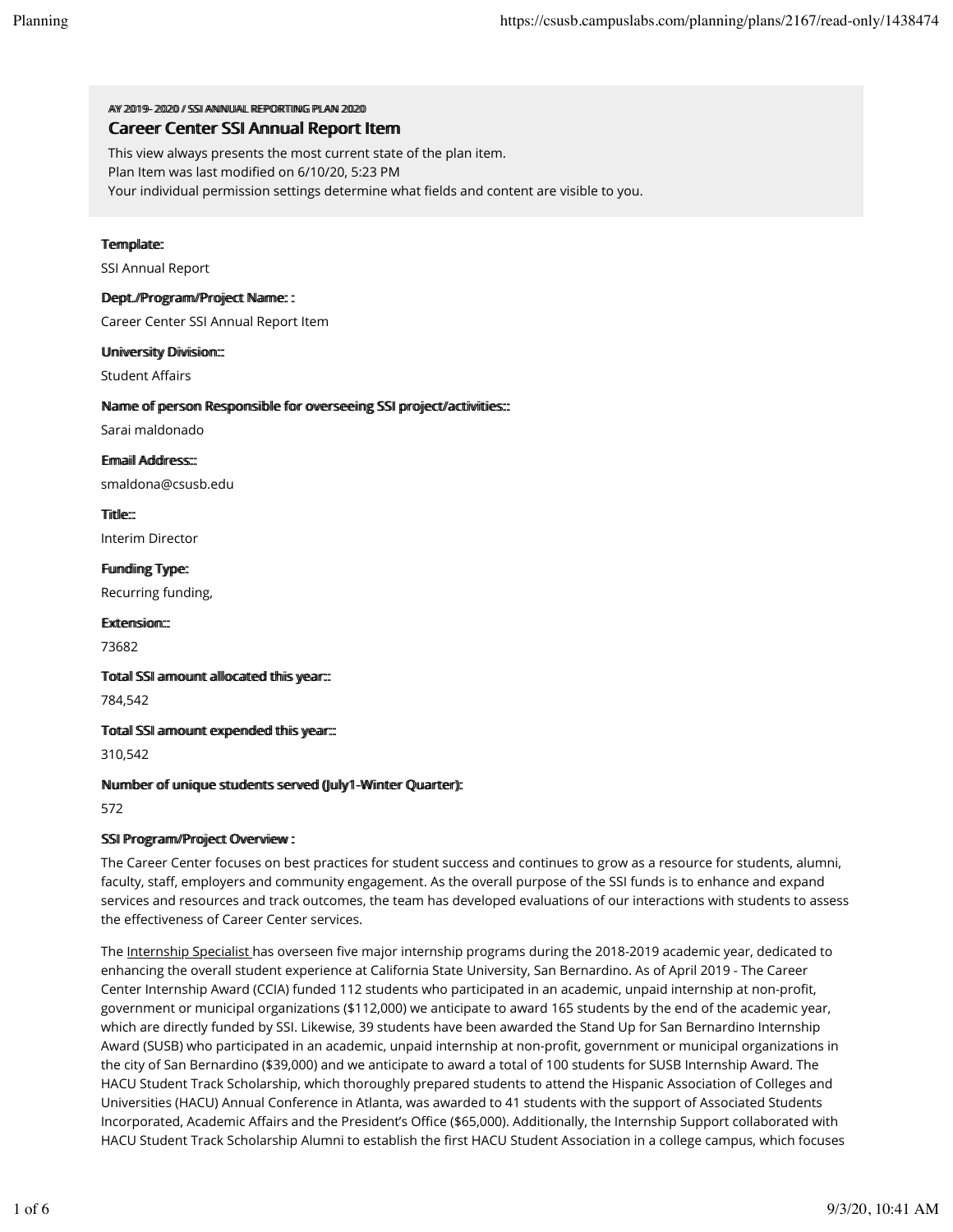on developing personal, professional and academic goals for the CSUSB student population and increasing access to national resources. The Insight to Industry Program has funded 32 students during two site visits to expose them to a different field of interest and job/internship opportunities within the organizations (Sony Paramount Entertainment and Consolidated Electrical Distribution). The internship workshop series is a new initiative that focuses on the process of obtaining an internship to searching and leveraging an internship that has supported 56 students.

Employer Relations continues the development of ongoing, positive relationships with employers and internship sites that recruit CSUSB students and alumni. Employer Relations in collaboration with the Director of the Career Center completed the initial phase of streamlining and combining large-marquee events in order to create greater recruitment efficiencies with employers and students. In 2018 the Employer Relations team planned and executed five marquee events, which included: 1) Fall- Career, Internship, Graduate School & Part Time Fair 2) Social Sciences & STEM Fair 3)Teacher Job Fair 4)Spring Career & Internship Expo 5)Summer Part-Time Job Fair. Including 60 small events for the employer to engage with students and alumni (i.e., on-campus interviews, table Tuesdays, Information Sessions (live or Webinar). As a result, the Employer Relations team hosted 309 employers to campus to connect with 1,956 students for recruitment opportunities, generating 52k that is directed to funding future Career Center events.

Employer Relations and the Director finalized the Career Center's Partnership Program to redefine employer engagement to include three paid tiers (i.e., Platinum, Gold, and Bronze) generating 25k that is directed to funding Career Center programming and events. Also added a new option to identify internal and external campus contributors as the "Supporters" tier. The "Supporters" tier to allow organizations to make monetary and Gift-In-Kind donations to the Career Center. The inaugural Supporters tiers included gifts from Target Corporation (waiting room furniture), Southern California Edison (new student assistant workstations) and the Arrowhead Credit Union (professional clothing donations for Clothing Closet).

The Employer Relations continues to leverage the Handshake student/employer platform to increase job and paid internship postings (i.e., 6,230 approved jobs, 1,333 paid internships postings, and 5,282 new employers approved). The San Bernardino Campus Events Coordinator (SBEC) carries out the vision of the IS, ERC and other Career Center staff in the execution of various Career Center events. This year, the SBEC revamped and elevated the campus marketing of Career Center events by creating innovative print and electronic materials and regularly engaging with students via social media. The SBEC supports the scheduling, preparations and same-day tasks of all Career Center events as well as documenting and posting the events in real-time (e.g., photos published on Facebook). Following the conclusion of events, the SBEC uses the student and other outcome data to create Piktocharts, which provide a quick visual of the event success story. These Piktocharts are shared on the Career Center website and with leadership. The SBEC was instrumental in the planning, coordination, and execution of the 2019 Inaugural Career Symposium, which was a student focus on-campus event to empower student success by leverage campus resources and digital tools in partnership with campus partners to bring staff and faculty's participation in learning about Career Center's student services.

Career Counselors provide a variety of direct and indirect services to students. This year they have delivered 910 presentations and workshops and carried out counseling appointments (scheduled and drop-in) with 1,936 students. In support of the GI2025, hired two additional Career Counselors and served as part of the five academic College Student Success Teams. Additionally, counselors continue to provide tailored services to campus partners, such as Alumni Relations, Office of Housing & Residential Education, SOAR, SAIL, EOP, Workability, Veterans Success Center and the academic Colleges/departments to increase student/alumni career readiness. The Counselors conduct one-on-one appointments with students, including assessments such as the MBTI and Strong Interest Inventory, to help undeclared students explore possible career paths and help students declare a major, thereby increasing student retention and timely graduation. The Career Counselors work closely with the Hispanic Association of Colleges and Universities (HACU) program representatives to inform and prepare students for the annual conferences that offer internship and networking opportunities; support Insight to Industry, the career fairs and other activities of the Career Center. The counseling team works closely with the Internship Specialist to plan and deliver the HACU-Pre-Conference to educate selected HACU students how to effectively network with federal and private employers, including facilitating live workshops and webinars using long-distance learning technology to engage students from the Palm Desert Campus

Peer Career Educators (PCE) also perform early outreach to students by tabling and conducting in presentations for Academic Advising, SOAR, EOP, SAIL, and other orientation programs and faculty in various classes. In Winter 2019, the Peer Career Educators also spearheaded the intentional tabling and drop-in hours at the five academic colleges for student outreach. The college drop-ins and tabling is to increase awareness and accessibility to the Career Center's career readiness tools and resources, including learning and teaching technology tools. In mid-winter2019, The Career Center hired the Career Program Specialist who will assess the campus housing community about career development student needs and will begin a campaign in late Spring 2019. Each Peer Career Educator will employ the same strategies used in their designated college to promote career readiness into the Living Learning Community, which is expected to begin in Fall 2019.

The revamped training model for the Peer Career Educator is now in place which expands the availability of quality career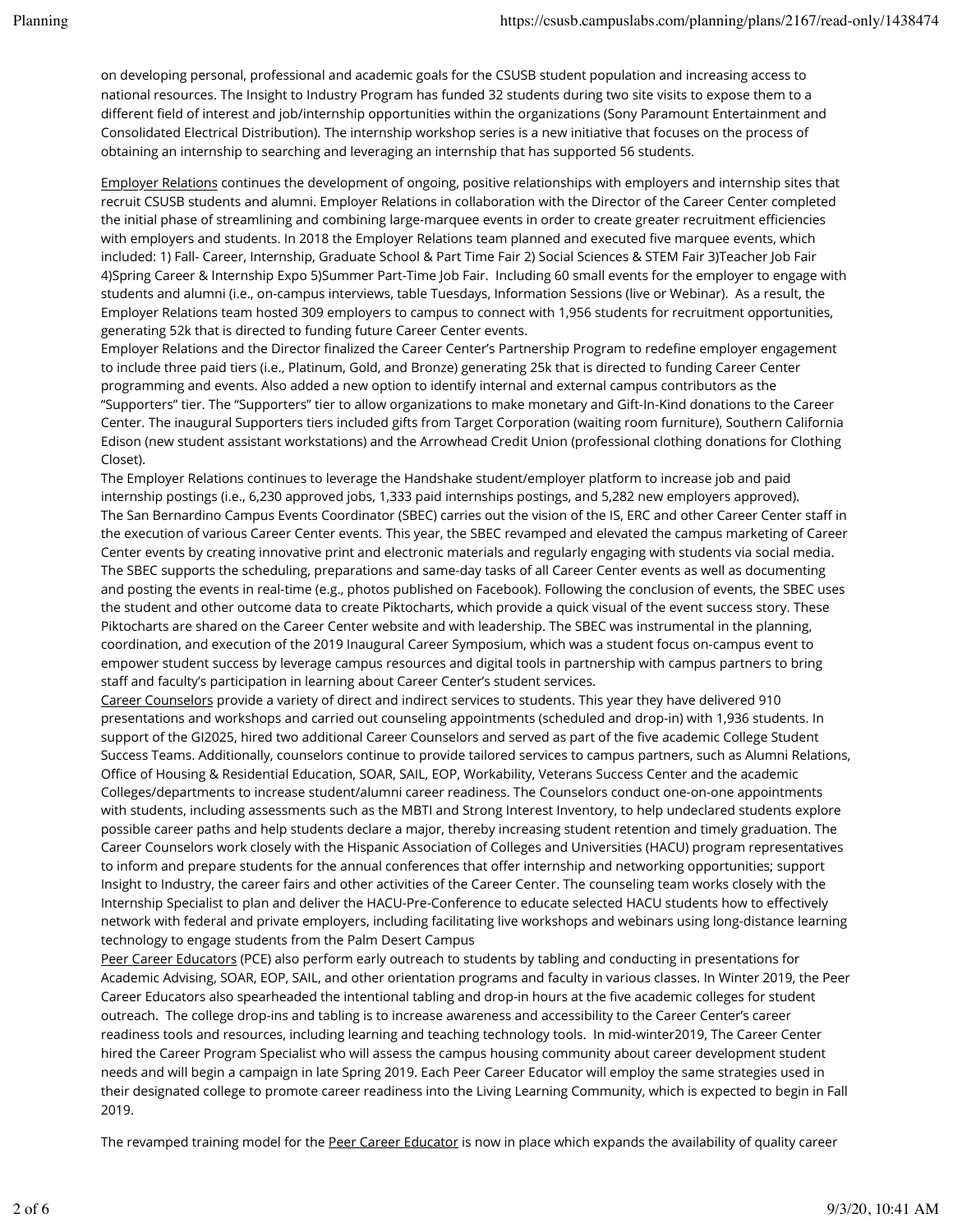counseling to students. In Fall 2018, the Career Ambassador Program is now the Peer Career Educator (PCE) program. Each PCE's major aligns with the academic college they are representing and supporting. The program was enhanced to include: training in the online career services platform Handshake, an introduction to career assessments, National Association of Colleges and Employers (NACE) Core Competencies and their use in career development, practice in career coaching and opportunities to shadow professional Career Counselors in their work with students. The counseling team oversees the PCE's work daily as they support students during drop-in hours on topics that include: résumé development, Handshake usage, internship information and promotion of upcoming events. Each drop-in, tabling campaign, and presentation/workshop the PCE's embarked on was developed utilizing the NACE's Career Readiness Competencies as a foundation to better prepare CSUSB students and alumni for a successful transition into the workplace. The NACE career readiness competencies (career management, communication, critical thinking, digital technology, global/intercultural fluency, leadership, professionalism, & teamwork), have been nationally demonstrated to be the skill areas employers are expecting new college graduates to be proficient in when entering the workforce. Furthermore, through their role as a Peer Career Educator, they have gained experiential learning experience that will enhance their career and leadership development.

The Office Manager oversees the behind-the-scenes operation to ensure the financial and other resources are available and deployed as needed to carry out the department's mission. The office Manager also oversees the Career Center's Clothing Closet. The Clothing Closet provides CSUSB students with access to free professional and business casual attire that is appropriate for career fairs, interviews, dress-code enforced events, award ceremonies, and the workplace. It is essential for students to look professional throughout their job search and when they enter the professional world. Through this service, we help students' self-confidence and make a lasting positive impression. A new initiative has been in place to take racks of clothing to every career fair event, including sharing the resource with five academic Colleges. Faculty, staff, alumni, employers, local businesses, and community members donate gently used professional attire. The Closet has had a total of 596 student visits this academic year (September 20, 2018, through April 15, 2019). The Clothing Closet is currently the number one reason students visit the Career Center, far surpassing any other appointment/drop-in type. In March 2019, the Arrowheart Foundation, the philanthropic foundation for Arrowhead Credit Union, donated an abundant supply of professional clothing for four consecutive years. In April 2019, the CSU Alumni Council President made a large donation of clothing and shoes to the Closet. The Closet continues to receive donations weekly.

Additionally, in October 2018, the Clothing Closet held its first JCPenney College Suit Up event. Suit Up is a collaborative event that provides students a special shopping event for career wear with exclusive discounts not available to the public. Current students and first-year alumni received a special discount card for 40% off their purchase the day of the event. The Career Center held various opportunity drawings for JCPenney gift cards at the event. The event had 170 students and alumni checking in at the event. Friends and family accompanied the majority of attendees. There was a professional tailor on site, Cruz Custom Tailors, to provide students with free measurements and appropriate fit suggestions. Volunteers from the Arrowheart Foundation and various campus departments worked the floor assisting students with their clothing selections. Due to its student and supporter demands, the Suit Up event will host on April 28, 2019 and in September 2019 to support students, graduates, and alumni.

Other – Funds used to support various operational needs that are supportive of the above activities and detailed in the Budget Summary.

### SSI-Fuunded Actiiviities:

- 1. The Career Center Internship Award is the largest SSI expenditure.
- 2. The second largest expenditure funds staff members that carry out program activities, which supports student success directly and/or indirectly as detailed above.

#### Progress Toward Outtcomes//Cummullattive Fiindlings:::

- . The Interim Director and Assistant Vice President of Student Services met with the Deans from each of the five academic colleges to assess student career readiness needs specific to their College and programs to align academia with the workforce needs.
- The Career Center restructured the 10-week Professional Development Workshop Series to Career Readiness Series workshops to align student learning outcomes with the National Association Colleges and Universities (NACE) core competencies presented by the Career Center. The workshops are hosted in the Lower Commons every Tuesday of the quarter from 1:00 to 1:50 pm. These workshops cover various topics such as Networking, Interview Skills, Negotiations, Professional Communication, Internships, Graduate School, Job Search, and Developing Your LinkedIn Profile. The workshops are a hybrid model design to include lecture and student group student activities that support a peer-to-peer learning environment with the guidance of an experienced Career Center's professional staff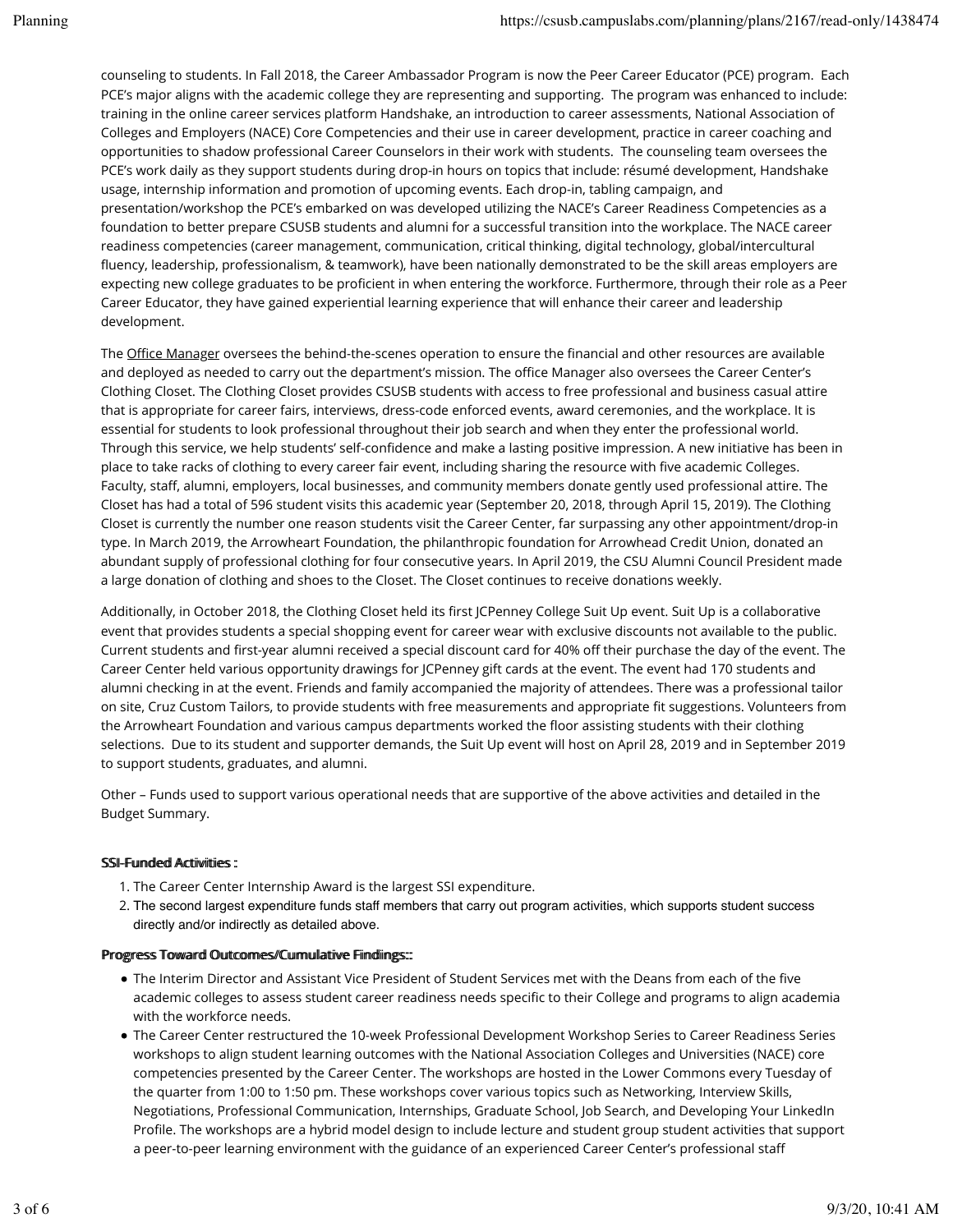supporting many more students than can be accommodated in individual counseling sessions promptly. The hybrid workshop created an intentional student and staff engagement that allows students to learn from their peers and find additional support from the Career Center's team.

- The Career Center was awarded SSI one-time funds to support three programs in efforts to meet the CSU-wide Graduation Initiative 2025:
	- o Insight to Industry \$15,750-The Career Center launched a new initiative, Insight to Industry program at California State University, San Bernardino and Palm Desert Campus is a hands-on immersion experience to expose 10-15 CSUSB students to various industries and internship opportunities. This program is designed to expose students to internship and job opportunities within various organizations and industries. The program consists of three site visits to local organizations, where students meet key leadership, enhance their understanding of the organization's culture and hiring process. The Internship Specialist and Internship Administrative Support prepare approximately 10-20 students to participate in each site visit.
	- Peer Ambassador Program \$84,000 to develop an ambassador program to support the Student Success Teams within the Colleges (Peer/Professional advisors) by in keeping them abreast of Career Center programs and activities and industry-specific recruitment and internship opportunities. It will include a Program Coordinator to develop programming focused in the Housing living-learning communities. In February 2019 the Career Program Specialist was hired to execute the pilot program.
	- o Strength Finder Coach Certification- \$15,000- 3 staff members are now Strengths Coach Certified and have delivered several Strength based workshops to student leaders
- Hired 4 Peer Career Educators from each of the five academic Colleges to work with the Career Counselor/College liaison to increase the availability of counseling appointments, classroom presentations, and delivery of services with limited professional staffing (e.g., scheduled appointments and drop-ins, tabling at campus events). Also, the PCEs will support the Career Program Specialist with the Living Learning Community pilot Career Readiness program.
- In collaboration with Workability lV, the Coyote Grow program, incorporated into the student assistant training, onboarding, and job performance assessment/professional development assist students to learn how to articulate learning outcomes as paraprofessionals.

Linked Documents There are no attachments.

### Attached Files

**PSSI Annual Report Template 2020\_1 (1).docx** 

### Recommendations for Continuous Improvement Efforts::

Professional development for all staff –In 2018, the staff received training on in Drupal (technology) to access the department's website updates, Qualtrics, specific PeopleSoft modules, EAB, Handshake training, data tracking, and Strategic Plan department alignment. Campus Labs training will is pending.

- Completed the creation and utilization of digital record-keeping via department shared drive, google docs and Qualtrics and Handshake utilization for internal team communication that enhance office operations.
- In Winter 2018, the Career Center hired the Peer Career Educators from each respective academic Colleges to support Student Success Teams within the five Academic Colleges creating their career readiness preparation and sharing their success.

\*\* Intentional student outreach allowing Career Counselor liaison to provide counseling at each of five academic Colleges one or two days weekly. Additionally, the counseling model is to focus on the stage of students' career development (Career Exploration- Freshman/Sophomore, Internships-Sophomore/Juniors, and Job Search &Recruitment: Junior/Seniors /Alumni)

- In Winter 2018, initiated the development of style guides, technology guides, and templates for all resource and operational development
- In Summer 2019, create an internship guidebook (print and digital) for students, staff, and employers.
- In Winter 2019, the Partners Handbook was completed for the Employer Relations Coordinator to use for employer development and cultivation. Additionally, in Winter 2018 the development of operational manuals for all areas of business in the Career Center were initiated.
- In Spring 2019, initiated the development of brand identity and narrative for internal and external marketing with the DSA Graphic Designer and DSA Public Affairs Communication's assistance.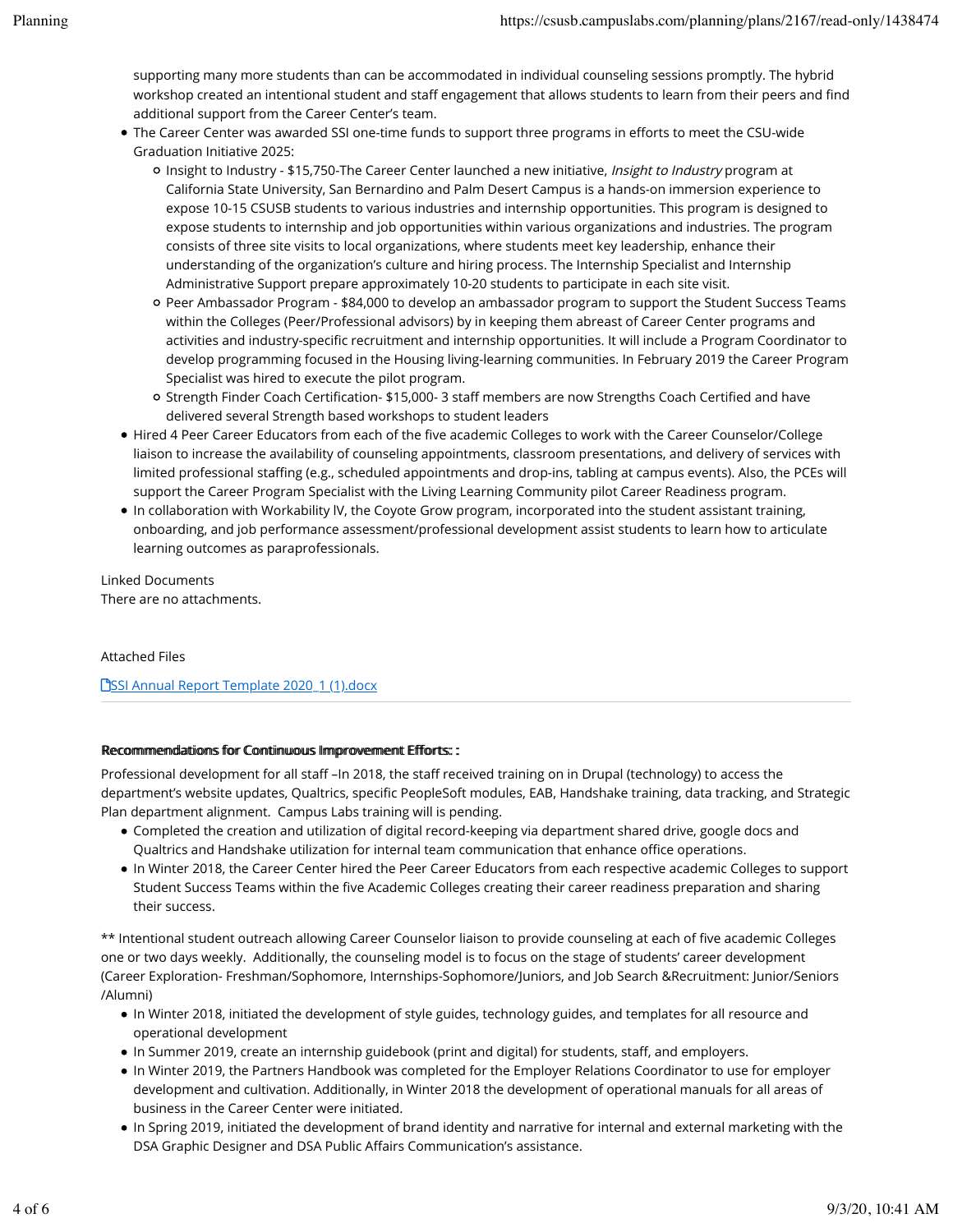. In Spring 2019 Initiate comprehensive marketing collateral of the First Destination Survey to communicate with campus stakeholders.

### Resources for Continuous Improvement Efforts:

- Sharing cost of teaching-learning technology tools campus-wide to support student success (i.e., GoingGlobal, Handshake, Interview Stream, VMOCK (resume tool).
- Additional 25K funds to purchase the Strengths Finder codes for students (i.e., freshman, sophomores) as there were insufficient codes to meet demand. These funds would also support the Strengths Finders certification of two additional career counselor certification to support students.
- . Overall, the Career Center needs increased staffing (at least 2 additional counselors, 1 additional employer relations professional) to meet the needs of our student population based on NACE 2016-2017 Career Services Benchmark Report for Colleges and Universities, guidelines and the associated office space to house the staff.

### **Challenges:**

The Career Center carried out its mission at a high level in this review cycle. With vacancies in key roles, however, the Director and staff were stretched and we look forward to filling these positions in the next few months. Student Success Initiative funds are critical to the Career Center's ability to carry out its mission, however, based on the national ratio the Career Center remains understaffed by at least 4 Career Counselors (National Association of Colleges and Employers 2017-2018 Career Services Benchmark Survey for Colleges and Universities). An additional Employer Relations Coordinator is also needed to develop new employer and internship relationships and to carry out large-scale career events. Assessment measures are being refined and tied more closed to outcomes within the purview of career services.

### **Budget Summary:**

See Excel sheet attached

**Linked Documents** There are no attachments.

#### **Attached Files**

**T**19-20 Annual Report Budget Summary Template (2).xlsx

### Check-iin/Utiiliizatiion Data:

**Linked Documents** There are no attachments.

**Attached Files** There are no attachments.

### Feedback on Reportiing:

**Start** 

7/1/2019

Emd: 3/30/2020

Progress: completed

Responsible Users:

Providiing Department:

**Career Services** 

**Related Items**